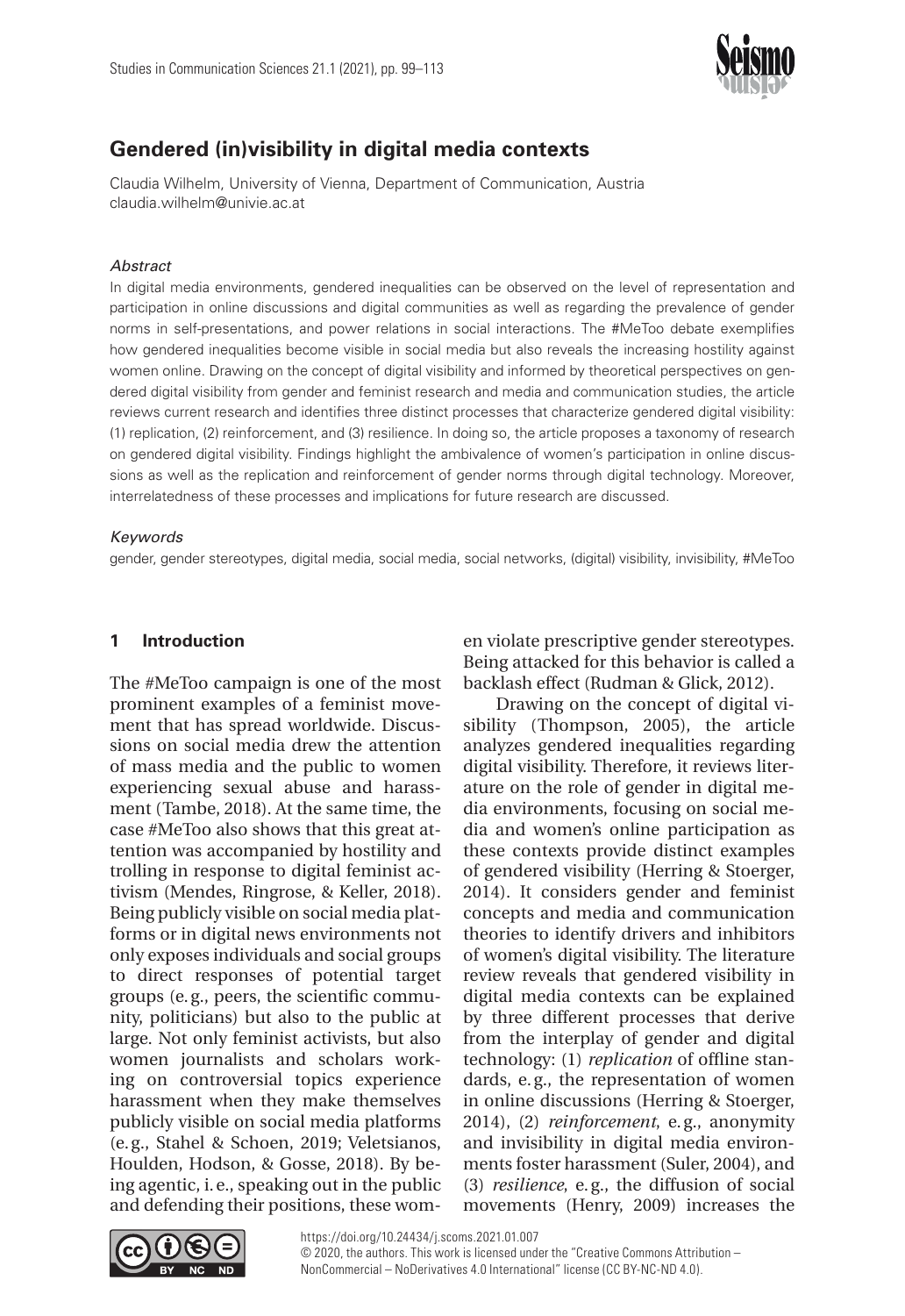digital visibility of women and gender issues. These patterns serve as a taxonomy of research on gendered digital visibility and are illustrated using the example of the (online) feminist movement #MeToo. This movement can be traced back to the "MeToo" workshops for survivors of sexual violence by the African American women's rights activist Tarana Burke in 2006 (Tambe, 2018). The phrase "MeToo" was then adapted in the respective Twitter hashtag created by the actress Alyssa Milano in October 2017. In their tweets, Milano and other women denounced sexual abuse in the movie industry and raised public and mass media attention (Manikonda, Beigi, Liu, & Kambhampati, 2018; Mendes et al., 2018). It became a globally visible movement as millions of women worldwide shared their personal experiences on social media (Rodino-Colocino, 2018).

Finally, implications for future empirical investigations of the three different patterns of gendered visibility are suggested. The term gender is not restricted to birth-assigned gender categories as it encompasses multiple facets of self-categorization, i. e., people's current gender identity, perceived self-relevant social expectations associated with one's self-categorization, gender performance as well as group-related societal evaluations (Hyde et al., 2019). It is important to note that the current analysis focuses on the visibility of women in digital media environments. Yet, it does not cover research on other genders, e. g., the visibility of non-binary and transgender people (e. g., Miller, 2019).

Before reviewing current literature on women's digital visibility, the next section introduces the concept of digital visibility and briefly outlines theoretical assumptions of gender and feminist research as well as media and communication studies that are relevant to the analysis of the relationship between visibility and gender.

# **2 Theoretical approaches on gendered digital visibility**

Visibility in digital communication contexts means that perceptibility is separated from temporal, spatial and sensory limitations due to digitization (Thompson, 2005). These new perceptual conditions involve new forms of action and interaction between groups and individuals in order to struggle for their visibility in terms of representation, norms of interaction and power relations (Tenenboim-Weinblatt, 2013; Thompson, 2005). Besides race, class, religion, ethnic origin, ability and age, gender is deemed to be one relevant category to describe inequalities in digital visibility comprising the following sub-dimensions (Thompson, 2005): (1) The visibility of actors and groups addresses the *representation and participation* of all genders in digital media environments. (2) The visibility of *gender norms* applies to the gender-stereotyping of self-presentations and behaviors in social interactions online. (3) The visibility of *power relations* refers to gendered inequalities regarding the control of privacy as well as harassment and abuse in digital media environments.

To explain gendered digital visibility with respect to these sub-dimensions, one can refer to both gender and feminist communication research. Whereas gender communication scholars primarily focus on how gender representation and norms in media content and production affect individuals, feminist communication scholarship aims at a structural social change toward gender equality (Mendes & Carter, 2008). Following the first line of research that originates from social psychological gender research, women's representation in digital media and their participation and communication styles are guided by societal gender role perceptions. As proposed by social role theory (Wood & Eagly, 2012), gendered role perceptions in society are informed by gender stereotypes that derive from a gender-specific division of labor. Moreover, social-cognitive theory of gender development (Bussey & Bandura, 1999) states that conforming to gender roles is part of a learning process in which individuals are rewarded when fulfilling gender role expectations and are punished if they do not. These theories support the idea that individuals internalize hierarchical gender relations that are reflected in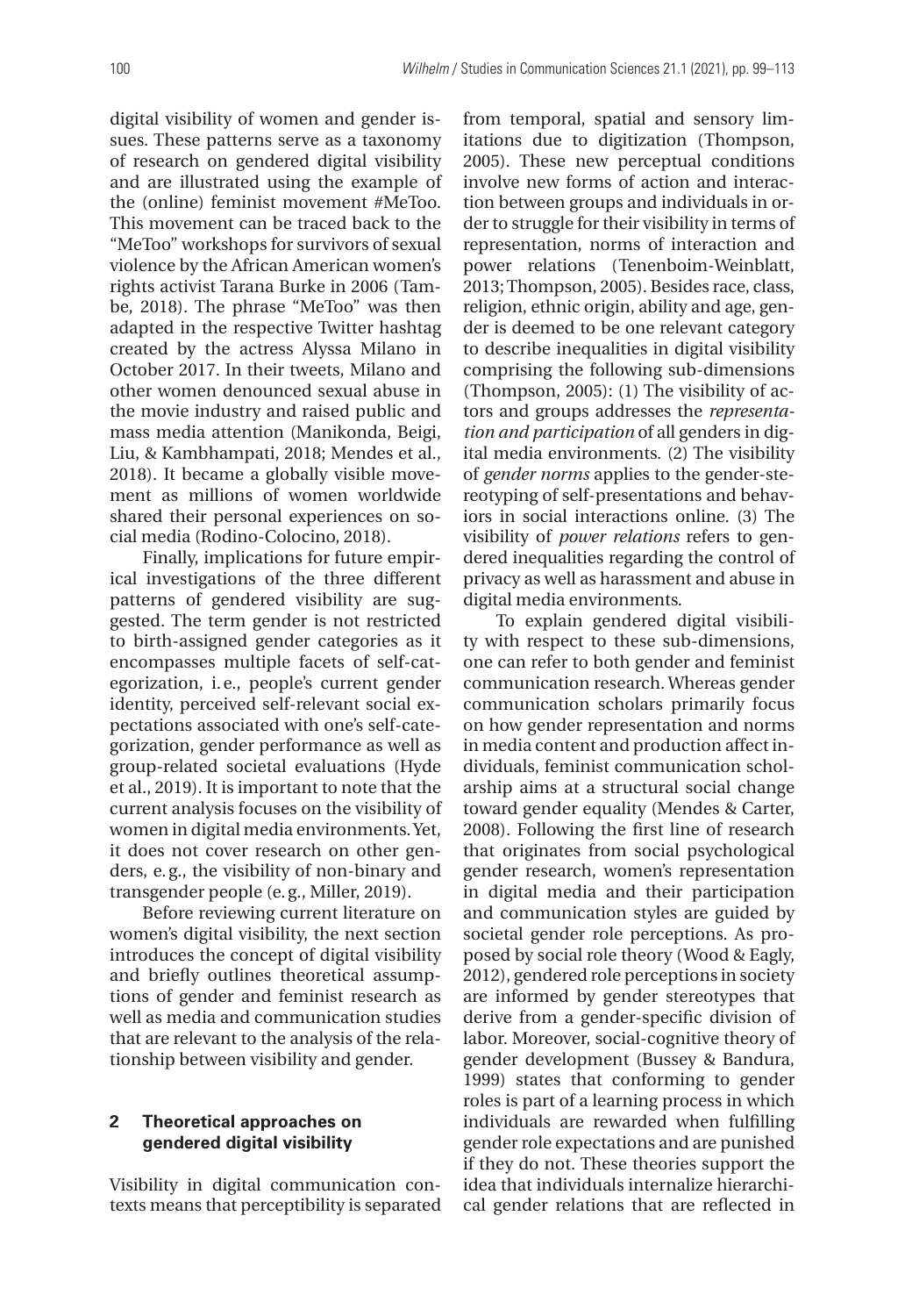gendered media representations and portrayals. Moreover, backlash theory (Rudman & Glick, 2012) argues that violating gender norms can lead to social sanctions and punishment. Women are punished when they violate prescriptive gender stereotypes that define how they should be (e. g., warm and caring). They are also sanctioned when confirming to proscriptive gender stereotypes that define how they should not be (e. g., dominant and forceful; Prentice & Carranza, 2002). In addition, taking a social constructionist perspective, concepts such as doing gender (West & Zimmerman, 1987) and gender performativity (Butler, 1990) highlight the notion of gender as a recurring act that guides interactions and interpretations, establishing binary conceptualizations of opposing gender stereotypes. These approaches are inspired by Goffman's (1979) gender display framework considering gender as a collective negotiation through interactions (Baker & Walsh, 2018). In sum, gender communication research mainly addresses individual level effects of gendered inequalities in media and communication contexts (Mendes & Carter, 2008; Thiele, 2015) and tends to rely on binary conceptions of gender, although partially acknowledging the performative act of doing gender. Communication research representing the gender perspective investigates how the relationship between digital technology (e. g., platform characteristics) and gender norms affects self-presentations in social media (Baker & Walsh, 2018; Bivens, 2017; Butkowski, Dixon, Weeks, & Smith, 2020). Moreover, following the tradition of gender representation studies in media and communication research (Thiele, 2015), gender differences in political online participation are examined (Vochocova, Stetka, & Mazak, 2016). Further studies that can be assigned to this line of research analyze how ideological orientation and social characteristics induce backlash effects against women in digital communication contexts (Wilhelm & Joeckel, 2019) and how women professionals deal with online harassment and abuse (Chen et al., 2020; Sobiraj, 2018; Stahel & Schoen, 2019; Veletsianos et al. 2018).

In contrast to gender communication research, the research interest of feminist communication scholars is closely linked to political movements such as feminist activism (Mendes & Carter, 2008). Critical and feminist scholars characterize social media as a neoliberal postfeminist environment that promotes a hegemonic gender construction (Banet-Weiser, 2015). Being aware of ongoing inequalities, women adopt a neoliberal economic imperative and visibly demonstrate their self in accordance to the market (Toffoletti & Thorpe, 2018). In contrast, digital feminism argues that digital media can make gender inequalities visible to the public at large and enables new forms of discourse about gender and sexism (e. g., hashtagfeminism; Baer, 2016). Moreover, feminist activism benefits from enhanced possibilities of self-synchronization of latent groups (Shirky, 2008) to take collective action in social media environments as it reduces the costs of coordination, i. e., bringing people together that are only loosely connected. The downsides of digital activism are captured by the concept of digital labor that emphasizes the safety and emotional work performed by feminist researchers (Arcy, 2016). Engagement in feminist digital activism is immaterial, unpaid work and has been considered a new digital and social form of labor (Gleeson, 2016). From this perspective, digital labor is assumed to reify problematic gender constructions.

Aiming at structural social change, certain feminist movements such as Black feminism refer to intersectional inequalities. The concept of intersectionality stresses the role of interrelations between social categories of difference such as gender, religion, social class, race or age that should be considered when analyzing social inequalities (Crenshaw, 1991; Hughes, 2011). These intersections also apply to representation, participation and power relations in digital media environments (e. g., Gabriel, 2016; Massanari, 2017; Prieler & Kohlbacher, 2017).

The feminist perspective on gendered digital visibility is represented by critical analyses of postfeminist gendered self-presentations in social media (Bruce,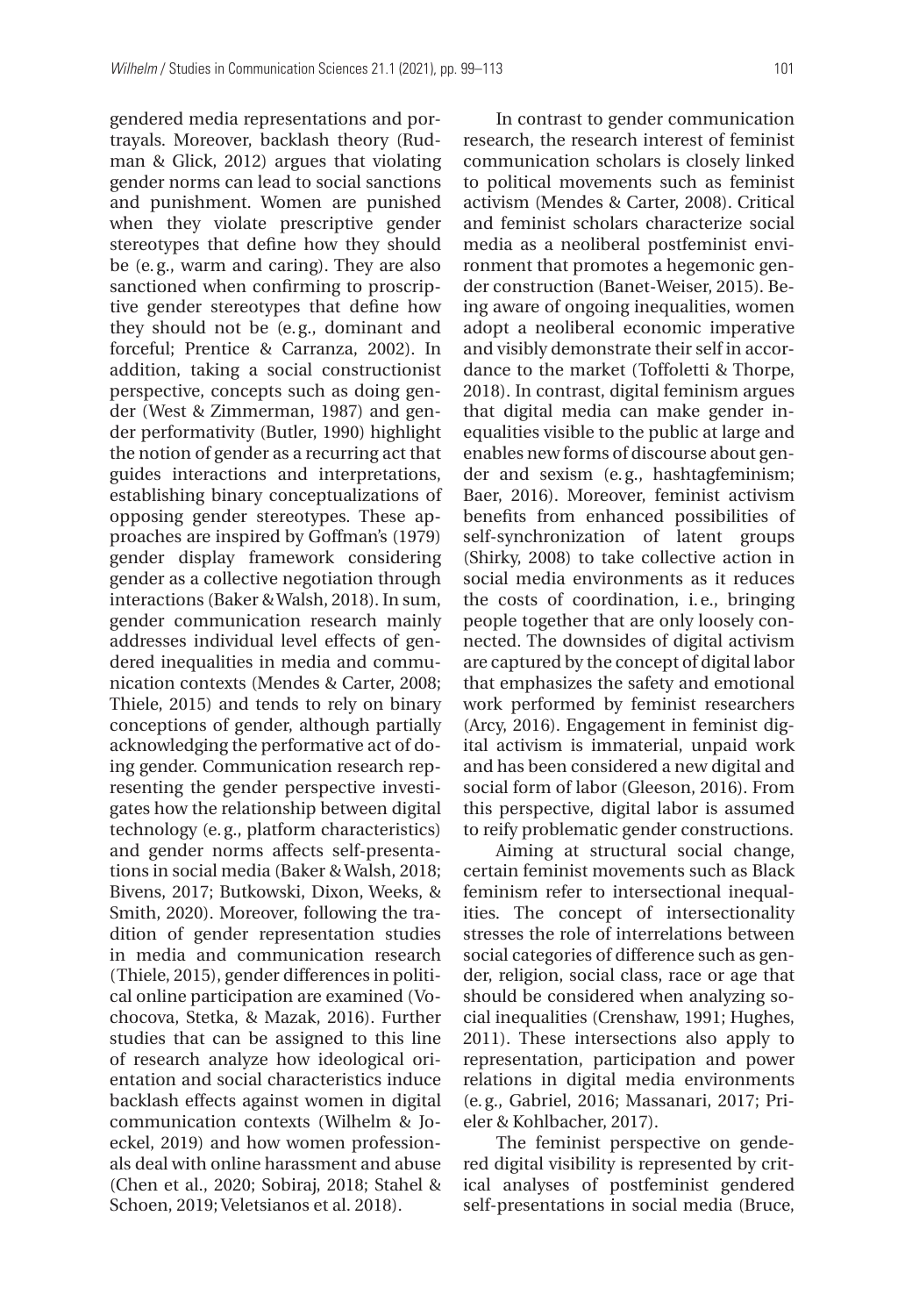2016; Toffoletti & Thorpe, 2018), research analyzing the potential and practice of digital feminist activism (Clark-Parsons, 2018; Gabriel, 2016; Jackson, 2018; Jackson, Bailey, & Foucault Welles, 2018; Linabary, Corple, & Cooky, 2019; Mendes et al., 2018; Myles, 2019; Pruchniewska, 2019; Turley & Fisher, 2018) and studies uncovering the threats to feminist activism such as online harassment (Drakett, Rickett, Day, & Milnes, 2018; Massanari, 2017; Vera-Gray, 2017) and abuse (Eckert, 2018; Mendes, Keller, & Ringrose, 2019; Stubbs-Richardson, Rader, & Cosby, 2018).

In addition, media and (computer-mediated) communication theories complement the gender and feminist perspective by emphasizing or specifying the role of digital technology within these processes. The online disinhibition effect (Suler, 2004) serves to explain norm violations such as hate speech, harassment and abuse (e. g., Chen et al., 2020). Social media attention economy (Van Dijk, 2013) is linked with neoliberal postfeminist perspectives (Banet-Weiser, 2015) to explain gendered self-presentation online (Toffoletti & Thorpe, 2018). In addition, actor-network theory is applied to incorporate the influence of platform components (Latour, 2005) on gendered representations and participation in online spaces (Duguay, 2016; Massanari, 2017). Another line of research links gender perspectives with theories of the public sphere (Fraser, 1990; Noelle-Neumann, 1974; Habermas, 1962) and the role of social networks (Gabriel, 2016; Sobiraij, 2018).

# **3 A taxonomy of published research: Replication, reinforcement, resilience**

In order to identify drivers and inhibitors of gendered digital visibility, the literature review focuses on contemporary research investigating prevalence, standards and norms of women's digital visibility. The current review incorporates research on the three sub-dimensions of digital visibility outlined above, i.e., gendered representation and participation, gender

norms and gendered power relations. For this purpose, it considers research articles published 2015–2019 in communication journals (e. g., Information, Communication, & Society, Journal of Communication, New Media & Society) as well as gender and feminist journals in social sciences (e. g., Feminism & Psychology, Sex Roles) to cover different fields of gender and feminist communication research. To identify relevant literature, journal websites and literature databases were searched, using the terms gender, gender roles, gender stereotypes, #MeToo, and backlash in combination with the terms digital media, social media, social networks, (digital) visibility / invisibility as key words. Although, #MeToo was referred to as an example of digital visibility of feminist movements, the search was not restricted to this case, but extended to other phenomena of women's visibility in social media. Literature was reviewed with regard to theoretical background, i.e., gender and/or feminist scholarship as well as media and communication theories the studies refer to. Furthermore, it was examined whether the studies provide empirical evidence and / or assessment of women's digital visibility with respect to at least one of the three sub-dimensions, i. e., representation / participation, gender norms and power relations. The literature corpus was then systemized in accordance to these sub-dimensions of digital visibility. Analysis of literature revealed three patterns that describe how findings on women's digital visibility are framed: (1) replication, (2) reinforcement, and (3) resilience.

## **3.1 Replication**

The replication pattern is guided by current observations of gender inequalities being reflected in digital technologies (Sobiraj, 2018). Replication tendencies can be observed on all three sub-dimensions of digital visibility as they concern the representation and participation of women in the public sphere, gender norms affecting self-presentation, identity and social interaction as well as inequalities in power relations fostering harassment and abusive behavior.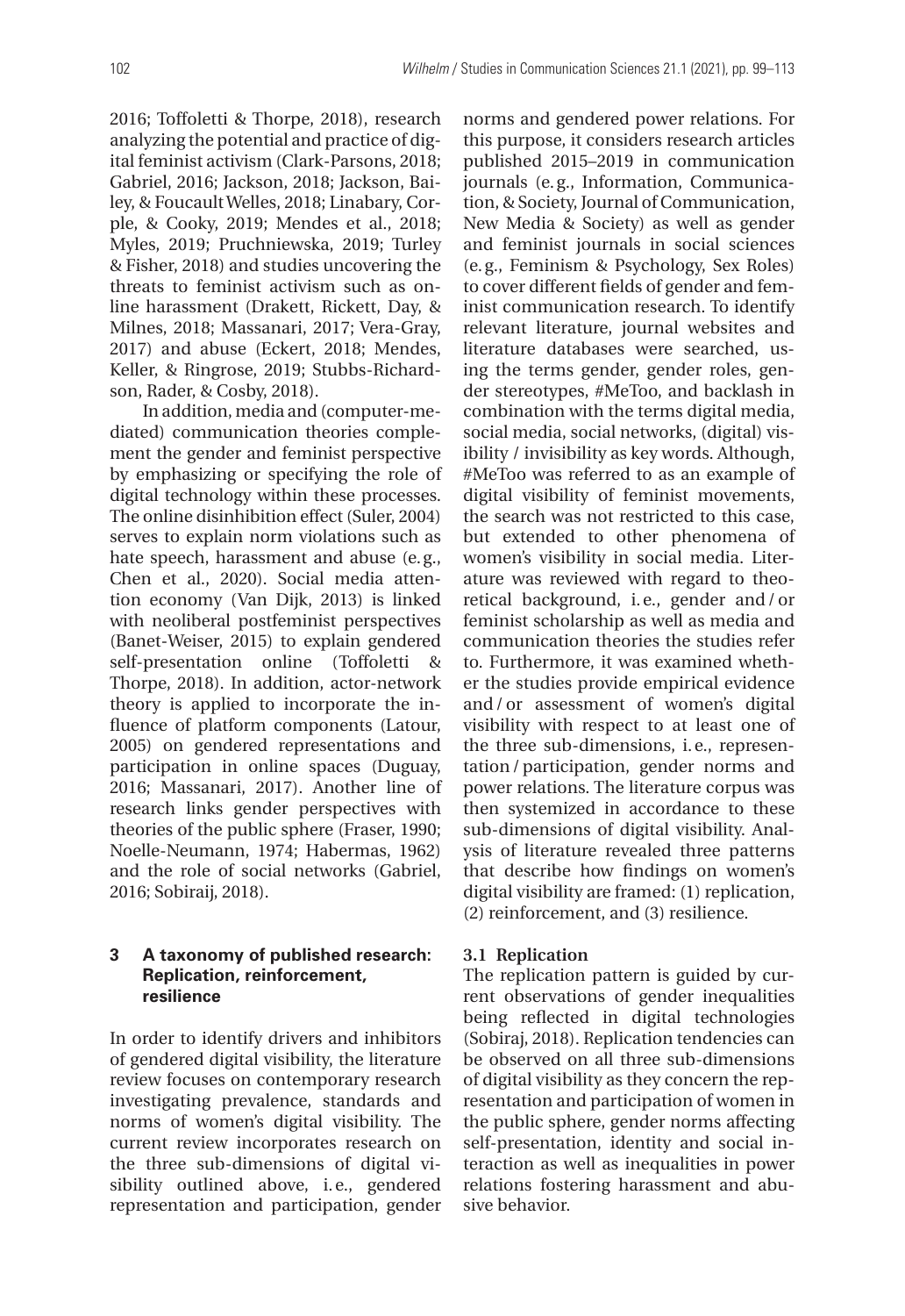## *3.1.1 Representation and participation*

Women's underrepresentation in politics (Hughes, 2011) and in the public sphere at large is reflected in online political participation such that men are more visible as political actors than women (Vochocova et al., 2016). Relying on survey and content analysis data, Vochocova, Stetka, and Mazak (2016) show that men are more present and more active in political commenting on Facebook than women. Authors question the equalizing effect of social media environments on political participation stated in previous research (e. g., Gil de Zúñiga, Veenstra, Vraga, & Shah, 2010). Furthermore, they point out that gender inequalities in online political participation mainly apply to more expressive, publicly visible participation, such as posting comments in public groups, and less to lower-threshold participation such as "liking" and sharing content or private communication.

On platforms such as Reddit, even higher degrees of homogeneity in terms of gender and race can be observed (Massanari, 2017): The dominance of White men in these communities promotes perceptions of women as objects or interlopers, which in turn reduces the attraction of these spaces for women and inhibits women's participation.

Further, research refers to the 'digital double bind', which entrenches structural inequalities in digital entrepreneurship (Duffy & Pruchniewska, 2017). The digital double bind highlights the binary assignment of public and private to masculine and feminine respectively, which is also reflected in mainstream perceptions of gender on social networking sites such as Facebook (Bivens, 2017).

## *3.1.2 Gender norms*

When users present themselves and interact with others in digital media environments, they widely conform to gender norms and stereotypes. Following Banet-Weiser's (2015) gendered "economies of visibility", Toffoletti and Thorpe (2018) claim that women's self-objectification of their bodies and visual appearance on Instagram fosters the persistence

of gender stereotypes and conventional perceptions of gender and sexuality in digital media. From this perspective, neoliberal post-feminism (Banet-Weiser, 2015) linked with the attention economy in social media (Van Dijk, 2013) build the ground for a new currency in digital media contexts that is visibility. Post-feminist attitudes as well as the technology itself foster these replication tendencies. For instance, through app description and rating, content navigation, cross-platform connections and content generation tools, Instagram "guides users to create selfies congruent with the dominant discourses" (Duguay, 2016, p. 7). As such, in social media women are faced with gender norms of publicity and privacy that highlight the singularity of their appearance and expose them to public criticism and judgement whereas men's self-presentation and participation conforms to gender norms and therefore remains unquestioned (Salter, 2016). In sum, self-presentation is characterized by stereotypical cues amplified by technological affordances of social media, i. e., social media feedback options that serve as popularity cues (Butkowski et al., 2020). That is, posts of visual self-presentations that confirm hegemonic conceptions of gender are high ranked and gain high levels of acceptance (Baker & Walsh, 2018). Similarly, #MeToo has been criticized by feminists for overemphasizing celebrities and their self-representation due to the attention economy of commercial platforms, while at the same time marginalizing the experiences of colored women and low-income women (Clark-Parsons, 2019). The prevalence of gender norms in social media also touches the performance of gender identity. Although non-binary options are available, the binary gender norm is replicated through technology as software-user interactions still follow a binary structure (Bivens, 2017).

## *3.1.3 Power relations*

A replication of traditional gendered power relations in online spaces is indicated by the emergence of sexual harassment and abuse, gender trolling, misogyny, and oth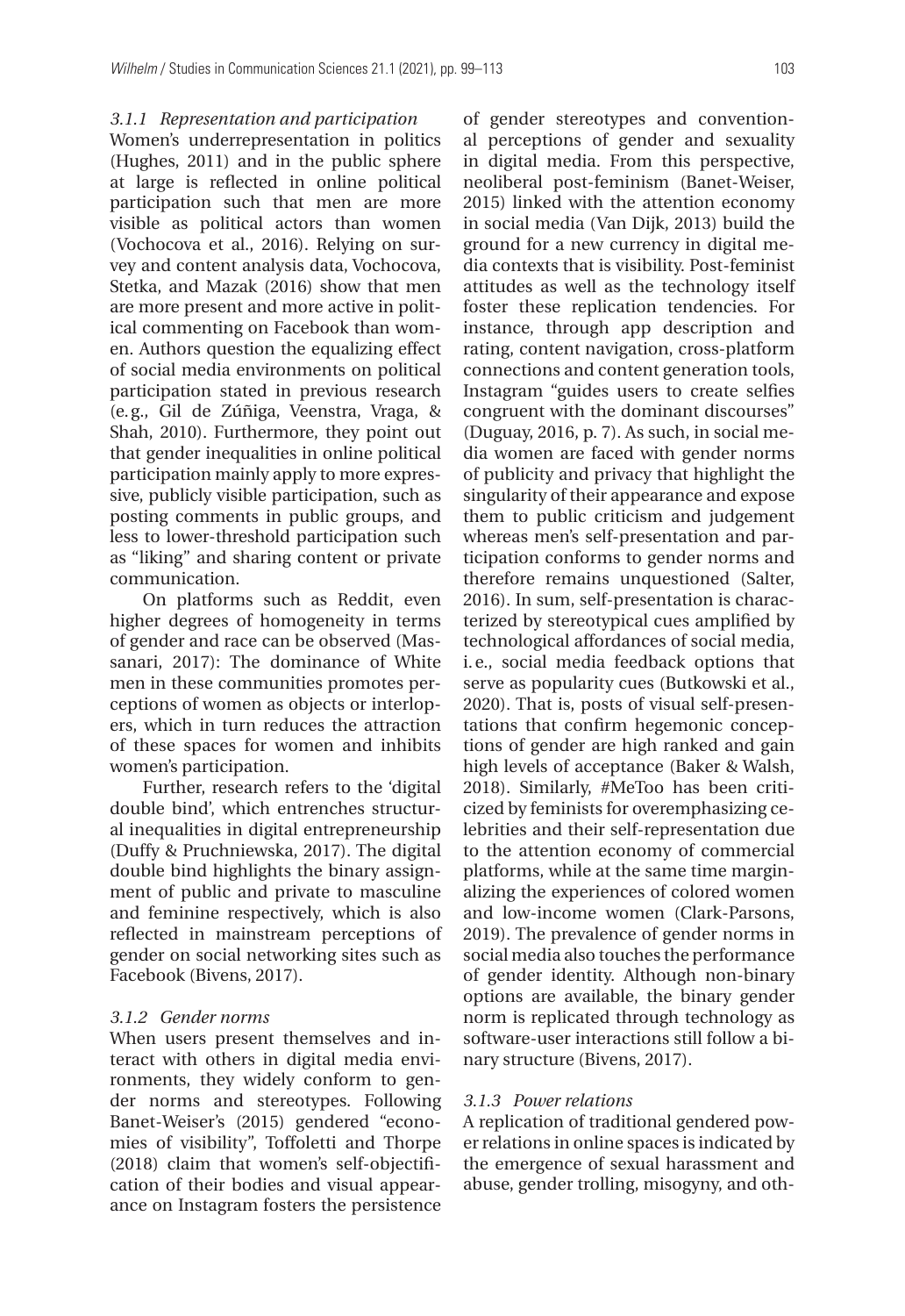er aggressive behaviors directed against women. In this context, researchers stress the reproduction of offline gender inequalities in social media (Sobiraj, 2018). That is, digital technologies reflect power dynamics established in face-to-face situations and other offline settings (e. g., representations in the mass media, workplace hierarchies, romantic relationships, harassment). Stubbs-Richardson, Rader, and Cosby (2018) report on the transfer of victim blaming in physical sexual assaults to incidents in social media contexts. In addition, men's intrusive practices that women experience in public physical spaces largely overlap with their practices in public online spaces (Vera-Gray, 2017). Hence, women may have similar intrusion experiences in public spaces online and offline. Accordingly, gender trolling is not a phenomenon that takes place exclusively in online spaces, but rather exemplifies the misogynistic nature of a society (Mantilla, 2015).

Online harassment is assumed to be an extension of oppressive power structures, i. e., systemic gender inequality in society (Rubin, 2016). Being visible in social media, feminist online activists as well as other women professionals face digital expressions of these power structures. Women bloggers' experiences of high levels of online harassment and abuse seem to be a result of the dominance of men in the public sphere that is transferred to online spaces (Eckert, 2018). Chen et al. (2020) conducted in-depth qualitative interviews with 75 female professional journalists from five different countries. Nearly all of them reported experiences of online harassment. Hence, for women, being agentic, e. g., confident and decisive, can induce backlash effects against them. This is particularly the case in leading positions in the workplace (Heilman, 2012; Leskinen, Rabelo, & Cortina, 2015), but also in the media and academic context when publicly presenting their expertise or reporting on controversial issues (Chen et al., 2020; Dowell, 2013).

Backlash effects (Rudman & Glick, 2012) can be interpreted as manifestations of gendered power relations. Thus, backlash effects against women in online environments illustrate the replication of offline power relations. Current online communication research shows that such backlash effects occur when women speak out in public or semi-public spaces, e. g., as journalists or scholars (e. g., Eckert, 2018; Veletsianos et al., 2018), and when they behave agentic or dominant in online discussions (Wilhelm & Joeckel, 2019; Winkler, Halfmann, & Freudenthaler, 2017). Wilhelm and Joeckel (2019) examined the effect of the author's gender on the acceptance of hate as well as counter speech comments. They found a backlash effect towards women commenters for both comment types: Comments by women were more likely to be flagged as harmful than comments by men. Winkler, Halfmann, and Freudenthaler (2017) investigated backlash effects in online discussions. Their research revealed a greater persuasive power of comments by men than by women. Women communicating in an agentic style appear to be less persuasive than men who communicate agenticly (see also Heilman, 2012).

In sum, studies assigned to the replication pattern mainly – although there are exceptions (Bivens, 2017) – follow binary gender conceptions by focusing on differences between women and men. This can be seen as a continuation of gender research conducted in traditional mass media contexts that analyzed binary differences in representation and the reproduction of gender norms and stereotypes in advertising, movies, and newspapers (Mendes & Carter, 2008). This approach has been criticized for exaggerating differences (Hyde et al., 2019) and contributing to the persistence of binary gender stereotypes (Thiele, 2015).

## **3.2 Reinforcement**

The reinforcement pattern describes developments where digital technology (enabling or inhibiting visibility) enhances persisting gender inequalities. Taking a critical and feminist poststructuralist perspective, Banet-Weiser and Miltner (2016) argue that the increased masculine hostility towards women online is the result of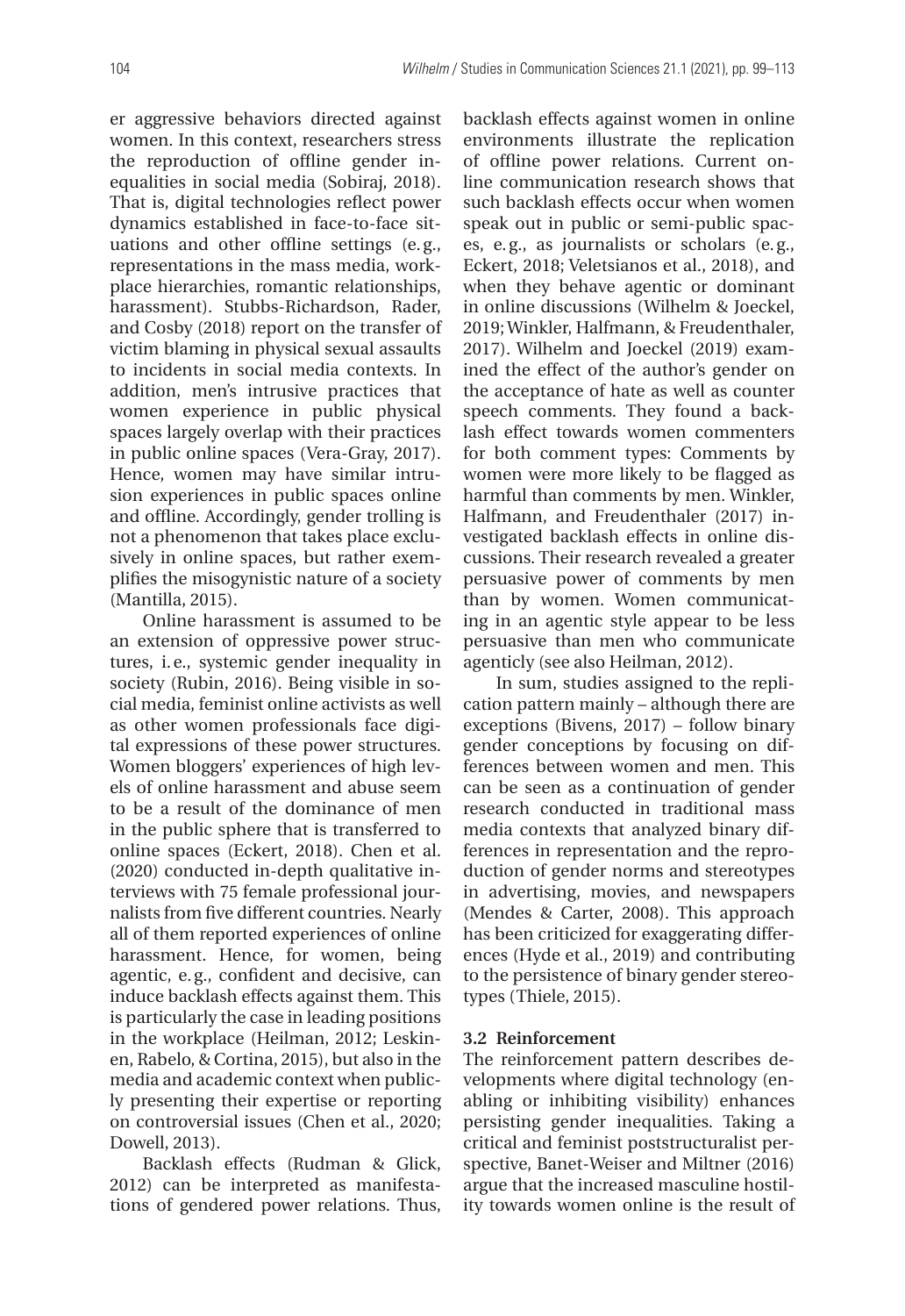perceived changes in gendered power relations. Moreover, research revealing the replication of gender inequalities, as outlined in the previous section, also provides evidence of reinforcement tendencies.

## *3.2.1 Representation and participation*

Increased political participation of women, e. g., feminist online activism, is inhibited due to a fear of backlash (Rudman & Glick, 2012). That is, the perception of lacking emotional safety results in a stronger reluctance to make feminist views, opinions, and identities visible in public digital spaces (Jackson, 2018). Yet, feminist online activism involves safety and emotional work (Arcy, 2016).

Being sexually attacked online, women journalists who exhibit a more traditional gender role orientation reduce their engagement with the audience or even consider quitting journalism (Stahel & Schoen, 2019). Moreover, against the background of hate speech and trolling, feminist online activism is described as "putting oneself out there 'in the line of fire'" (Mendes et al., 2018, p. 240). Such observations are in dicative of a spiral of silence (Noelle-Neumann, 1974), muting women's voices. The perception that one's opinion is in the minority leads individuals to fear social isolation and punishment if they speak out in public. Hence, they prefer to remain silent, particularly when salient moral issues are being discussed. For example, they avoid disclosing their positions on controversial issues (e. g., gay marriage, samesex adoption) as well as evidence of their sexual identity in mainstream social networks where they are connected to various social groups that are likely to disapprove their opinions and sexual identities (Fox & Warber, 2015). As a consequence, women's self-censoring and averting controversy in social media fosters their underrepresentation in social media environments (Fox & Warber, 2015; Jackson, 2018).

#### *3.2.2 Gender norms*

Relying on Goffman's (1979) gender display framework, Butkowski, Dixon, Weeks, and Smith (2020) find both replicating and reinforcing effects of social media

feedback on gendered self-presentation through Instagram selfies, as gender display cues increase the number of likes and followers. The prevalence of postfeminist attitudes in social media hinders feminist activism online, as it promotes the acceptance of gender norms by emphasizing individuals' choice and self-determination in their conformity to traditional gender roles (Linabary et al., 2019).

### *3.2.3 Power relations*

Drawing on sexual harassment and gender-related violence, previous research state that these incidents are facilitated by digital technologies (Sobiraj, 2018; Henry & Powell, 2015; Vera-Gray, 2017). Applying actor-network theory (Latour, 2005), Massanari (2017) describes how Reddit's design, algorithm, and platform politics implicitly support these kinds of toxic digital cultures. In particular, based on long-term participant-observation and ethnographic study of the Reddit community, the author shows how Reddit's karma point system, aggregation of material across subreddits, ease of subreddit and user account creation, governance structure, and policies against offensive content support antifeminist and misogynistic activism. From this perspective, the platform reinforces the influence of antifeminist groups and contributes to an increase of gender inequalities.

Additionally, in social media women are faced with rape threats that are neutralized by elements of humor such as the use of emoticons (Drakett et al., 2018). In this way, and similar to using justifications and excuses in hate comments against other vulnerable social groups (Wilhelm, Joeckel, & Ziegler, 2020), violence against women is downplayed, which is likely to increase the acceptance of such posts by a wider audience. Humor focusing on gender, race, sexuality, or sexual activities in the context of victim-blaming in social media can increase sexual violence issues (Stubbs-Richardson et al., 2018). The online disinhibition effect is also evident in gendered digital visibility, as one group's disinhibition online, e. g., posting hateful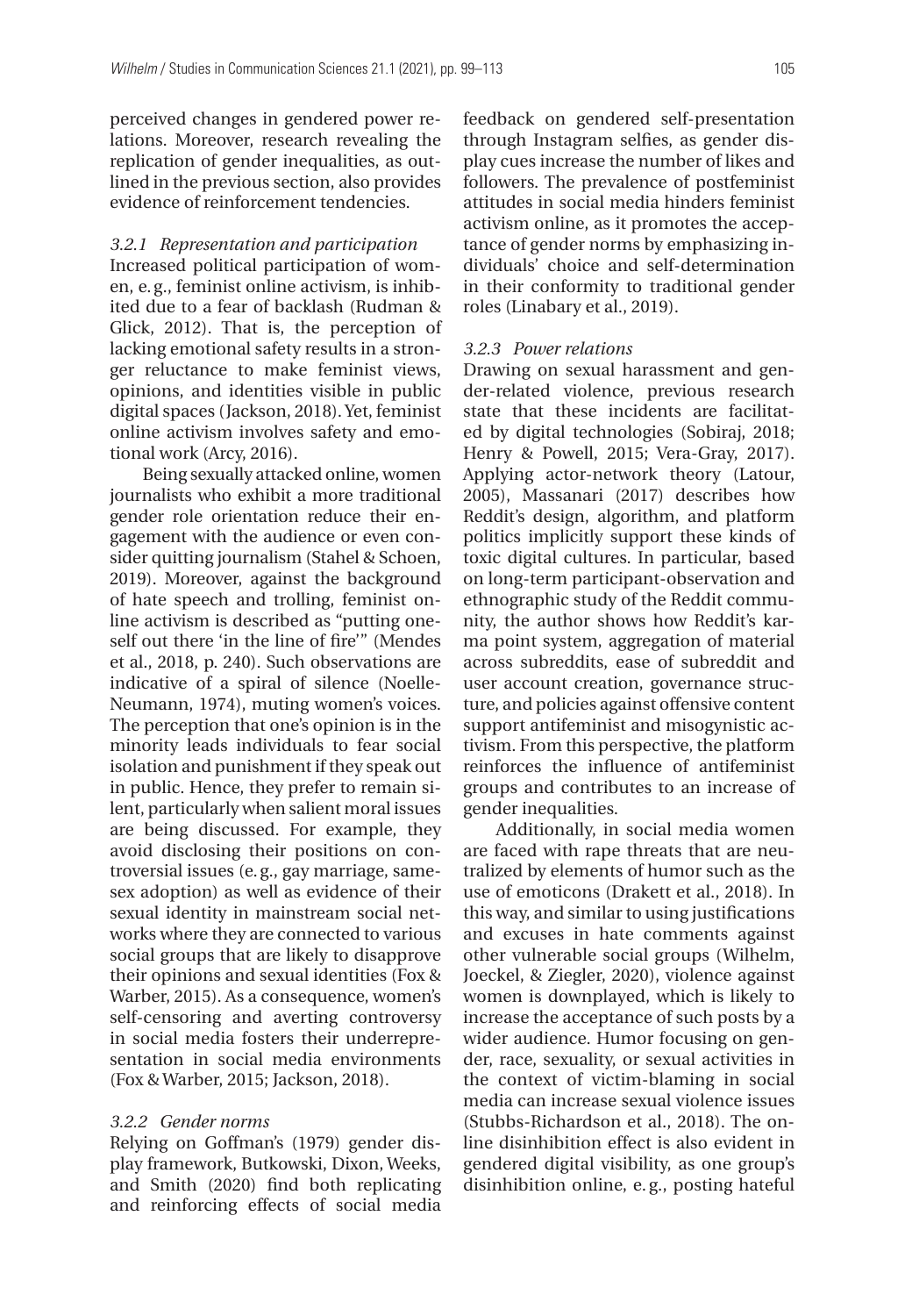comments, causes another one's inhibition, e. g., refraining from online activism, (Suler, 2004). Engaging with the #MeToo campaign, participants also experienced negative outcomes such as being subject to harassment on Twitter (Clark-Parsons, 2019).

More generally speaking, studies assigned to the reinforcement pattern address the role of digital media in fostering inequalities by facilitating harassment and gendered self-presentation (Mendes & Carter, 2008). They also reveal the ambivalence between increased participation fostering empowerment and increased risks of backlash and emotional work as negative side effects. A further aspect of the reinforcement pattern is only marginally addressed, namely the overlap of social group affiliations affected by online discrimination and harassment, e. g., race and gender (Massanari, 2017).

### **3.3 Resilience**

Resilience occurs when digital visibility serves to diminish gender inequalities or even leads to social change. Although it is argued above that platform characteristics can replicate and reinforce gender inequalities and binary gender norms (e. g., Butkowski et al., 2020; Linabary et al., 2019), these developments can also be the starting point of resistance. However, most studies that state tendencies of resilience are predominantly highlighting digital media's potential for enabling resilience (e. g., Jackson, 2018; Turley & Fisher, 2018) rather than providing empirical evidence of the envisioned developments.

## *3.3.1 Representation and participation*

Besides experiences of harassment and hostility, women's increased presence and activism in public online spaces as well as in male-dominated subcultures can build the ground for higher rates of participation. Women bloggers as being highly exposed to hate speech and harassment reported that they have become resistant to a certain degree when dealing with online abuse (Eckert, 2018). Hashtag activism, as enacted by participants in the #MeToo movement, can increase the representa-

tion of gender issues in social media channels (e. g., Myles, 2019). Openness and accessibility facilitate the emergence of new discourses on femininity as well as enable women to get into discourse and online spaces previously reserved for men (Bruce, 2016). Minority groups can establish an intersectional networked counter-public to fight misrepresentation and to get into mainstream media outlets (Jackson et al., 2018).

## *3.3.2 Gender norms*

As argued above, participation and representation are prerequisites of gender diversity online, which in turn is likely to increase the acceptance of deviations from binary gender norms and can therefore initiate social change, e. g., decreasing women's objectification in the visual online economy (Salter, 2016). As a result, heightened acceptance can lead to higher levels of engagement. Sharing experiences of sexism and violence in social media groups or by using hashtags such as #Me-Too increases visibility of feminist activism and research (Vera-Gray, 2017).

The constitution of counter-publics not only supports social inclusion of different feminist groups but also helps them to create and perform gender identities that challenge binary gender norms (Jackson et al., 2018). By sharing impressions of their everyday life and promoting their cultural authenticity, Black British women bloggers create powerful counter-narratives to challenge negative representations of Black British female identity (Gabriel, 2016).

## *3.3.3 Power relations*

The concept of the public sphere (Habermas, 1962), the idea of self-synchronization of latent groups (Shirky, 2008) and the creation of a counter public (Fraser, 1990) lead researchers to think about the potential of inclusivity, discursivity and solidarity with respect to marginalized groups in online spaces. Digital public spaces offer women possibilities of making their opinions and identities visible (Duguay, 2016; Mendes et al., 2018; Sobiraj, 2018). Feminist activists can initiate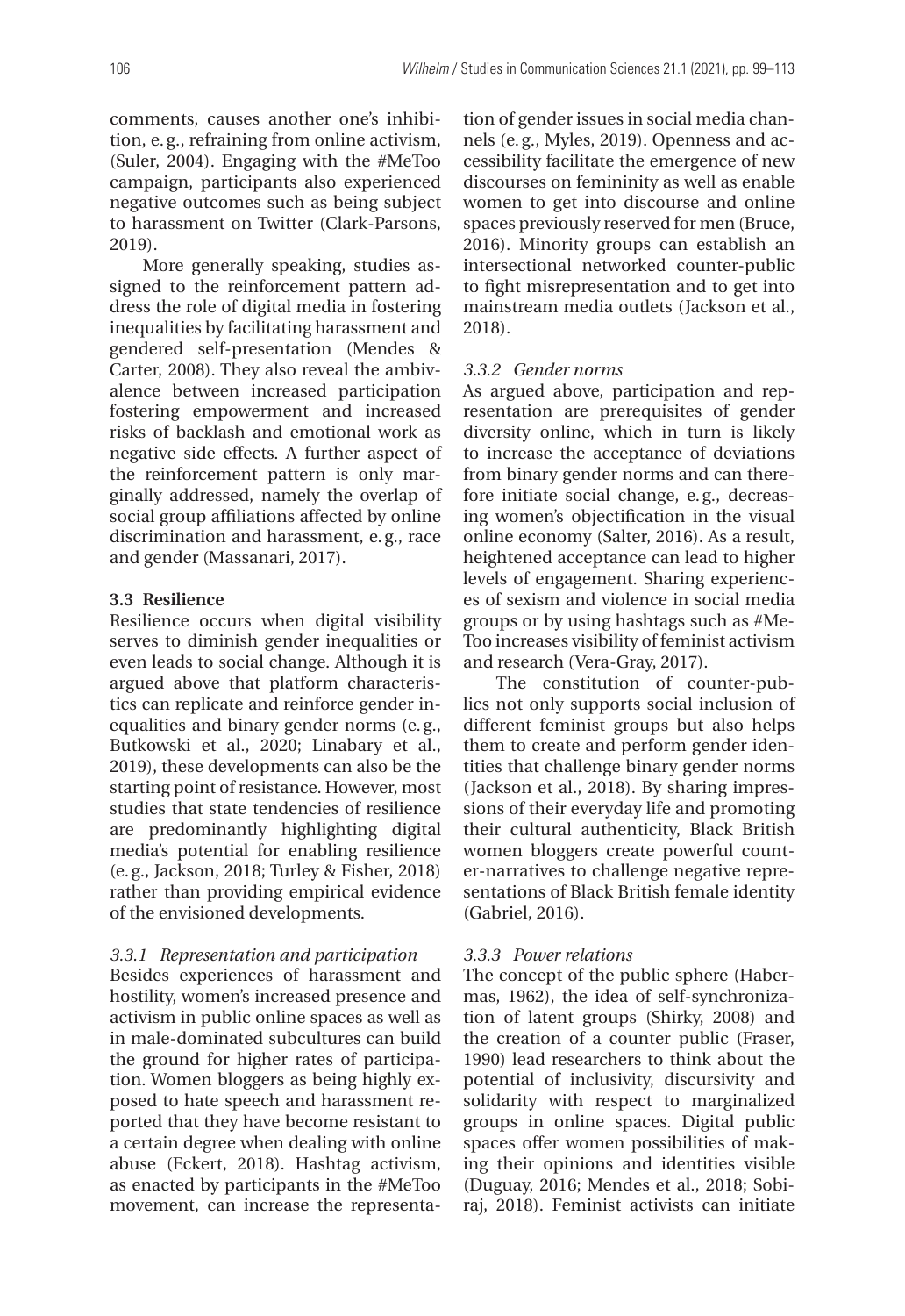counter-discourses through subversion or denouncement of harmful social media content such as problematic memes (Drakett et al., 2018), sexism, and rape culture (Turley & Fisher, 2018). Disclosure of gendered power relations, e. g., sharing experiences of sexual violence, can be seen as the first step to create new digital narratives on gender relations (Mendes et al., 2019). However, activism in online spaces such as #MeToo can have both simultaneously liberating (sharing experiences and finding community) and oppressing effects (through re-victimization; Linabary et al., 2019). Further, scholars stress the role of digital technologies for solidarity and social change, e. g., providing networked publics that create a sense of belonging for young feminist activists and enabling social change via online petitions (Jackson, 2018; Lokot, 2018; Mendes et al., 2018). These studies also support the idea of the integrational capacity of social media for community building (e. g., Jackson, 2018).

Veletsianos et al. (2018) describe resistance as one coping strategy of women scholars to deal with online harassment. This strategy involves speaking out as well as the attempt to engage harassers into a dialogue. Besides resistance, self-protection is another coping strategy that aims at reducing harassers' power by increasing security settings or outsourcing reading of comments to others (Veletsianos et al., 2018). In a similar fashion, Pruchniewska (2019) refers to safe online spaces for women that are created by women to support each other in their real work life.

Overall, resilience studies highlight the empowering aspects of visibility in digital media. Increased digital visibility of women manifests itself in feminist online activism such as #MeToo, which is seen as a part of a broader social movement. In line with deliberative norms of online participation, this body of research argues for inclusion and solidarity of all genders. At the same time, the critical feminist perspective stresses the vulnerability of feminist digital activism as well as the contrasting developments of feminism and

antifeminism in online spaces (Linabary et al., 2019).

# **4 Discussion and conclusion**

The #MeToo campaign was initially started to empower women and other groups by making their experiences of sexual violence visible. Hence, in this article, the campaign was considered as indicative of the new conditions of gendered visibility in digital media environments. Although the hashtag enabled wide-spread participation, not all women benefited equally from this viral visibility, as "access to mainstream media representation continues to be structured by race, sexuality, and class" (Clark-Parsons, 2019, p. 12).

This article presented a literature review against the background of gendered inequalities in digital visibility. The analysis of research thereby followed three distinct processes of how gender representation, gender norms, and gendered power relations relate to digital technology, which are described as replication, reinforcement, and resilience. Table 1 summarizes the main results of this review. This research identified gender-related and / or technology-based mechanisms that force the *replication* of offline standards in gendered inequalities. The review showed that the dominance of (White) men in political online discussions and digital communities, as well as persisting gender-stereotypes held by women and men, inhibit women's stronger participation and representation. Furthermore, by prioritizing dominant gender perceptions and gender binarity, social media software reproduces normative gender conceptions. In addition, users themselves support these replication tendencies by conforming to traditional gender roles in online self-presentations and interactions. Hence, the persistence of gender norms in online spaces is a precondition of the conservation of gendered power structures, as phenomena like slut-shaming and victim-blaming, which occur online and offline, arise from highly gender-stereotyped attributions.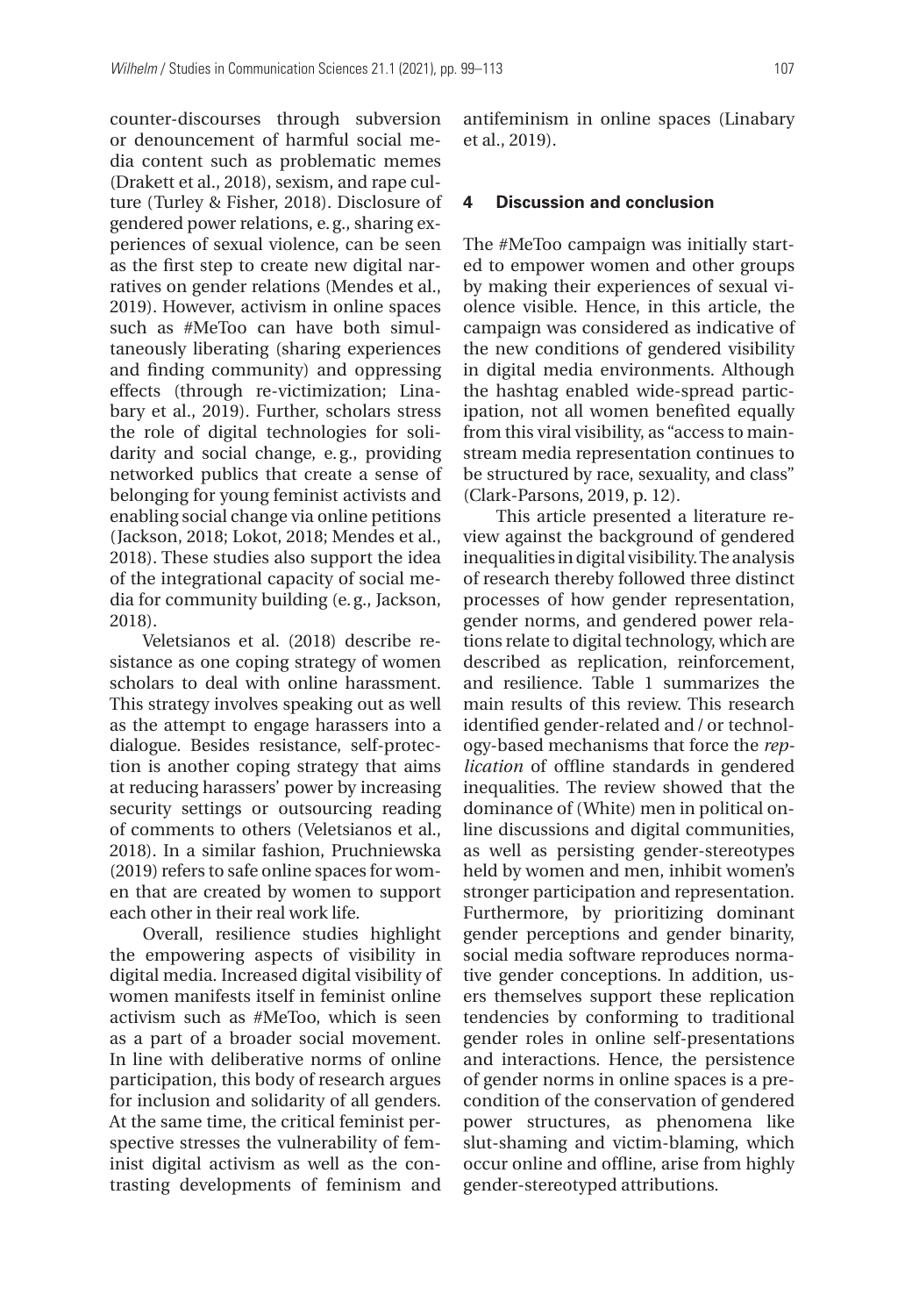| Dimensions of digital visibility    | Replication                                                                                                                                                                                                                                                                              | Reinforcement                                                                                                                         | Resilience                                                                                                                                                                                                          |
|-------------------------------------|------------------------------------------------------------------------------------------------------------------------------------------------------------------------------------------------------------------------------------------------------------------------------------------|---------------------------------------------------------------------------------------------------------------------------------------|---------------------------------------------------------------------------------------------------------------------------------------------------------------------------------------------------------------------|
| Representation and<br>participation | (White) male dominance in<br>digital spaces, e.g. political<br>online communication, inhibits<br>participation                                                                                                                                                                           | Fear of backlash leads to<br>avoidance of masculine digital<br>spaces eliciting<br>spiral of silence processes                        | Creation of counter and<br>networked publics increases<br>visibility, in particular, if they are<br>acknowledged by mainstream<br>media; e.g., hashtag activism as<br>enacted by #MeToo                             |
| Visibility of gender norms          | Social media platforms priori-<br>tize dominant discourses and<br>gender binarity, gendered<br>self-presentation and interaction<br>patterns online; e.g., #MeToo's<br>overemphasis on celebrities'<br>self-presentation at the cost of<br>diversity and visibility of women<br>of color | Social media feedback supports<br>post-feministic self-presenta-<br>tions in social media                                             | Visibility of counter-stereotypical<br>gender identities fosters their<br>normalization and social change;<br>e.g., #MeToo counters women's<br>objectification and increases the<br>visibility of feminist activism |
| Power relations                     | Persistence of gender norms as<br>a precondition of, gender<br>trolling, slut-shaming and victim<br>blaming                                                                                                                                                                              | Anonymity facilitates objecti-<br>fication and disinhibition; e. q.,<br>#MeToo campaigners' experien-<br>ces of harassment on Twitter | Solidarity and empowerment<br>of women through digital<br>technology, e.g., feminist online<br>activism such as #MeToo, online<br>petitions, creation of safe online<br>spaces                                      |

Table 1: Processes of gendered visibility in digital media contexts

Note: Examples in italics refer to the #MeToo movement.

Additionally, it was shown that fear of backlash (e.g., social isolation) and the perception to belong to a minority can *reinforce* women's underrepresentation in online discussions and digital communities. Moreover, the combination of prevailing binary gender norms and digital media characteristics (social media feedback) is a driver of the reinforcement of gendered stereotyping, which is reflected in highly objectified self-presentations; although these self-objectifications are assumed to be freely chosen and to support women's independence.

Lastly, the analysis revealed processes of *resilience* that reduce gender inequalities online. Research findings indicate that issues of underrepresentation can only be solved by higher levels of participation and stronger engagement, even though it could be embarrassing and demanding (referred to as digital labor; Vera-Gray, 2017). Thus, as proposed by movements of digital activism, increased participation can be a strategy to invert spiral of silence processes. In a further step, counter-publics and counter-narratives can help to deconstruct gender stereotyping and to make gender diversity visible to a wider audience. Feminist groups and movements practicing online activism foster women's empowerment and benefit from openness and accessibility of online platforms. Beyond that, these spaces can also be used to create safe places that facilitate community building and reduce digital labor.

It is important to note the dynamic character and reciprocity of these patterns, i. e., replication may blend into reinforcement (e. g., self-objectification in social media) whereas reinforcement can also be a consequence of increased resilience (e. g., harassment of feminist online activists). Furthermore, offline resilience can be replicated online. For example, increased representation of women in politics is likely to increase their online visibility. Digital mediation (Kember & Zylinska, 2012), i. e., the process of blurring boundaries between real life and online space, can be a useful concept to account for such tendencies.

The theoretical and methodological approach of this literature review is not without limitations. Acknowledging that the result of the strategy of selecting literature applied here is non-exhaustive, this procedure aimed at an informed selection of current research covering gender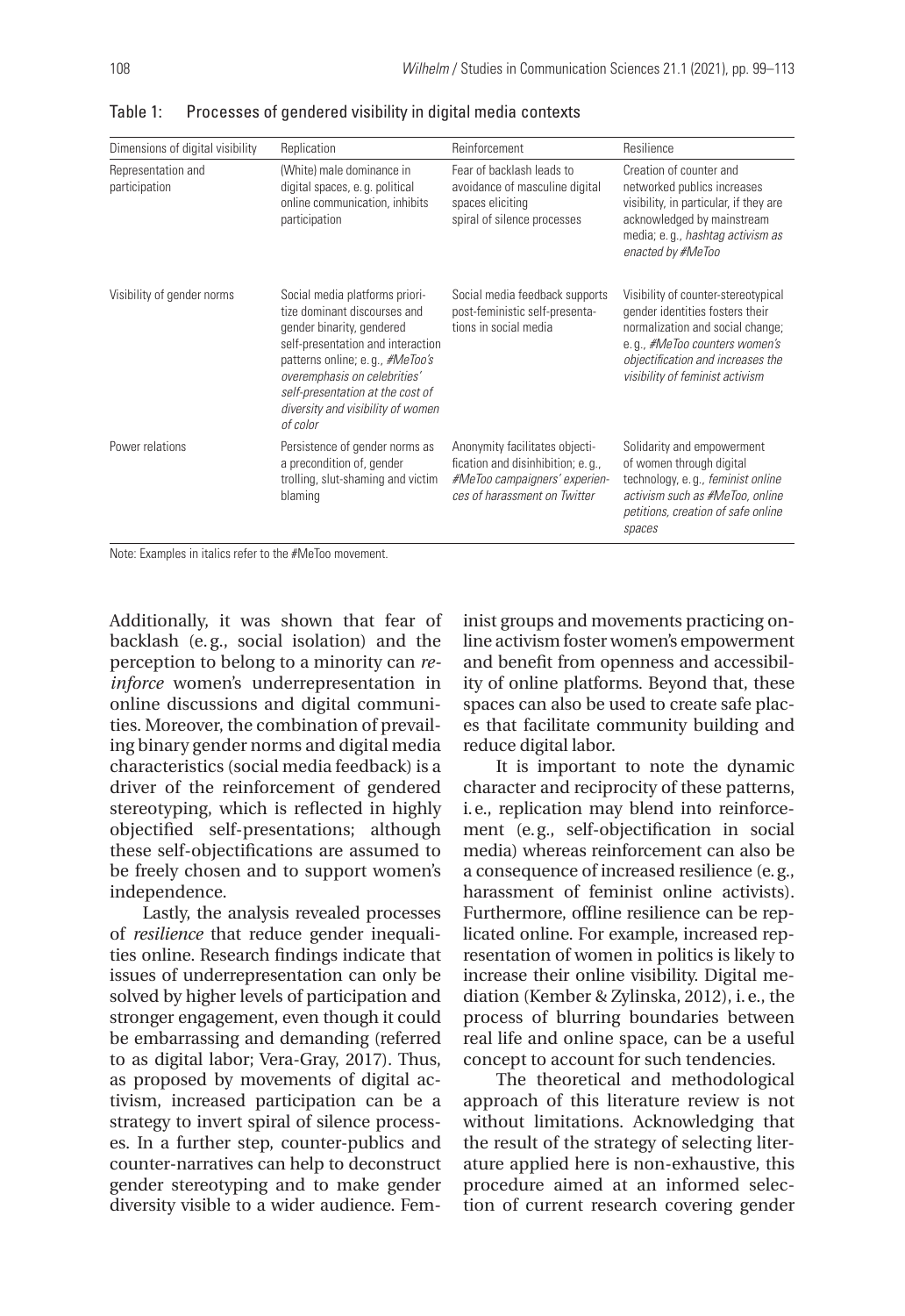research and feminist scholarship as well as different dimensions of digital visibility. The current research focused on the explanation of gendered inequalities. The theoretical lens applied here might have led to an overestimation of (binary) gender gaps, differences, and their effects. However, reviewed research assigned to the resilience pattern may serve to balance the possible bias of this perspective. Including a feminist perspective also highlights the need for a critical, non-binary, and intersectional approach to research on digital visibility. The categorization and critical assessment of the studies that guided this literature review bear the risk of oversimplification as some studies can be assigned to more than one category. Further, it must be taken into account that the fields of gender and feminist communication studies often overlap (Mendes & Carter, 2008). It is important to note that the focus on studies analyzing the digital visibility of women left aside other inequalities in digital visibility at the expense of e. g., non-binary and trans persons (e. g., Miller, 2019). Future studies can adopt the proposed taxonomy and apply it to research on other genders to overcome this deficiency. Moreover, the current analysis focused on gender as a relevant category of social difference, only partially accounting for relations to other social categories. Analyzing the intersections in digital visibility between gender and other social categories reveals the heterogeneity of women's online experiences (Prieler & Kohlbacher, 2017; Pruchniewska, 2019). Moreover, the critical assessment of the #MeToo debate (e. g., Trott, 2020) stresses the need for an intersectional perspective that goes beyond the scope of this article.

The taxonomy of research on different dimensions of digital visibility proposed in this article sheds light on the antecedents of inequalities, polarization, and social change in digital media environments that can be described as an interplay of technological affordances and social / gender norms. Applying this taxonomy to research on women's digital visibility is only a first step that should be complemented by investigating further gender categories (non-binary, trans) and their intersections

with other social categorizations and characteristics (e. g., sexual orientation; Ferris & Duguay, 2020). Further development of this approach can help to disentangle the causes and consequences of inequalities in digital visibility by identifying processes of replication, reinforcement, and resilience. Future studies should investigate how digital technology can be used to foster resilience and to facilitate social change. Furthermore, most of the studies in this review relied on qualitative interview data (e. g., Sobiraij, 2018) and content analyses (e. g., Drakett et al., 2018)**,** but also innovative methods such as app walkthrough (Duguay, 2016) and longterm observation (Massanari, 2017) were applied. Innovative methods and qualitative research could be complemented by quantitative data on participation, gathered using computational methods. Further analyses on power relations in social media contexts could apply network-analysis techniques. Moreover, experimental designs could be useful to test causalities and interrelations between the visibility dimensions proposed in this article, e. g., to assess the effects of increased participation on the perception of gender norms online. Extending study results on gendered inequalities in digital visibility reviewed in this article, future research should make greater efforts to derive practical implications, i.e., what measures social media platforms, news organizations, and governments could and should take, to protect and increase the visibility of women and other social groups online (also see Veletsianos et al., 2018).

#### **References**

- Arcy, J. (2016). Emotion work: Considering gender in digital labor. *Feminist Media Studies*, *16*(2), 365–368. https://doi.org/10. 1080/14680777.2016.1138609.
- Baer, H. (2016). Redoing feminism: Digital activism, body politics, and neoliberalism. *Feminist Media Studies, 16*(1), 17–34. https://doi.org/10.1080/14680777.2015.1 093070.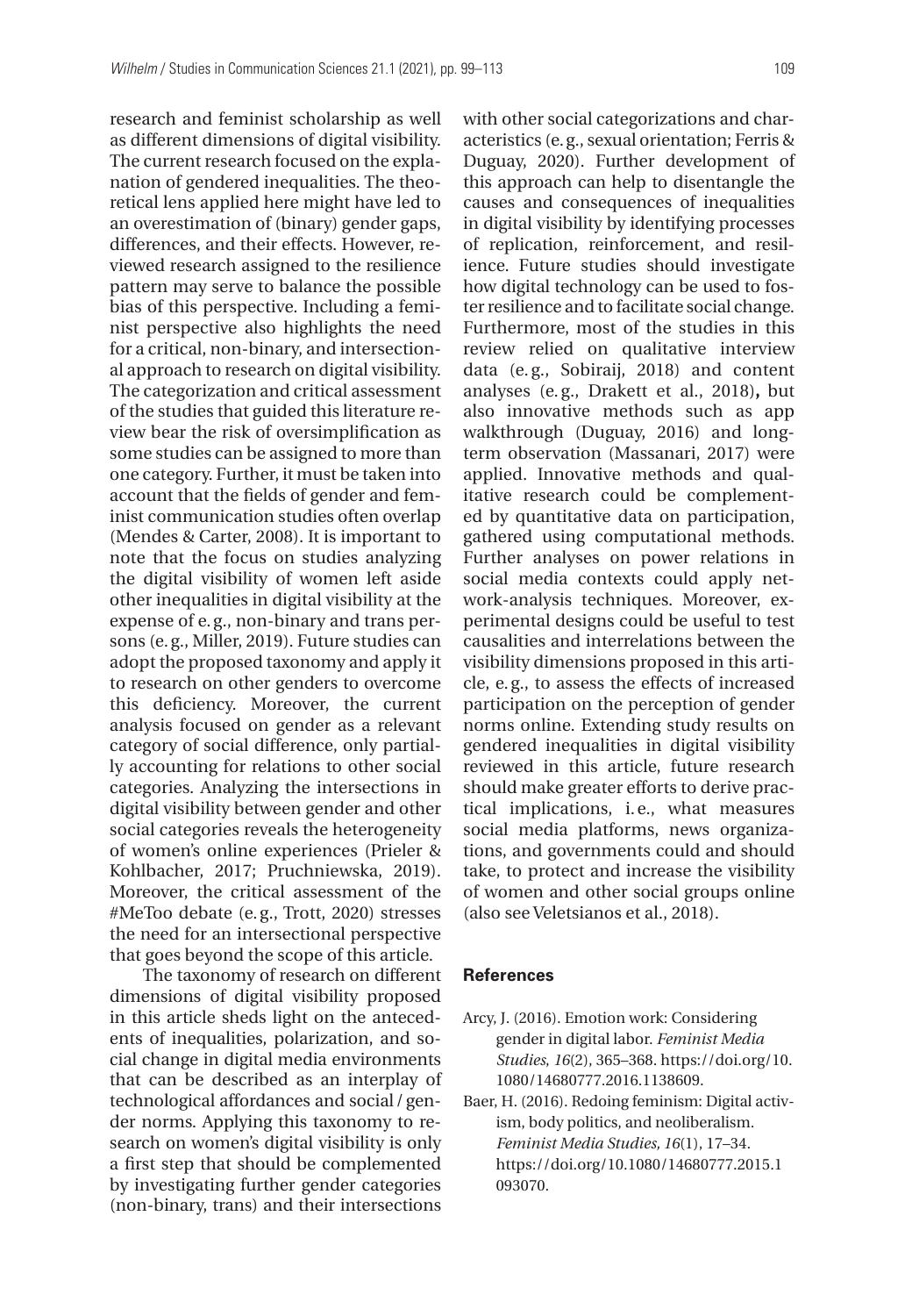- Baker, A. S. & Walsh, M. J. (2018). "Good Morning Fitfam": Top posts, hashtags and gender display on Instagram. *New Media & Society, 20*(12), 4553–4570. https://doi. org/10.1177/1461444818777514.
- Banet-Weiser, S. (2015). Media, markets, gender: Economies of visibility in a neoliberal moment. *The Communication Review*, 18(1), 53–70. https://doi.org/10.1080/1071 4421.2015.996398.
- Banet-Weiser, S., & Miltner, K. M. (2016). #MasculinitySoFragile: Culture, structure, and networked misogyny. *Feminist Media Studies, 16*(1), 171–174. https://doi.org/10. 1080/14680777.2016.1120490.
- Bivens, R. (2017). The gender binary will not be deprogrammed: Ten years of coding gender on Facebook. *New Media & Society, 19*(6), 880–898. https://doi. org/10.1177/1461444815621527.
- Bruce, T. (2016). New rules for new times: Sports women and media representation in the third wave. *Sex Roles, 74*(7 / 8), 361–376. https://doi.org/10.1007/s11199- 015-0497-6.
- Bryce, J., & Rutter, J. (2005). Gendered gaming in gendered space. In J. Raessens & J. H. Goldstein (Eds.), *Handbook of computer game studies* (pp. 301–310). Cambridge: MIT Press.
- Bussey, K., & Bandura, A. (1999). Social cognitive theory of gender development and differentiation. *Psychological Review*, *106*(4), 676–713. Retrieved from https://psycnet. apa.org/buy/1999-11924-002.
- Butler, J. (1990). *Gender trouble: Feminism and the subversion of identity.* New York: Routledge.
- Butkowski, C. P., Dixon, T. L., Weeks, K. R., & Smith, M. A. (2020). Quantifying the feminine self(ie): Gender display and social media feedback in young women's Instagram selfies. *New Media & Society*, *22*(5), 817–837. https://doi. org/10.1177/1461444819871669.
- Chen, G. M., Pain, P., Chen, V. Y., Mekelburg, M, Springer, N., & Troger, F. (2020). "You really have to have a thick skin": A cross-cultural perspective on how online harassment influences female journalists. *Journalism, 21*(7), 877–895. https://doi. org/10.1177/1464884918768500.
- Clark-Parsons, R. (2018). Building a digital Girl Army: The cultivation of feminist safe spaces online. *New Media & Society, 20*(6), 2125–2144. https://doi. org/10.1177/1461444817731919.
- Clark-Parsons, R. (2019). "I see you, I believe you, I stand with you": #MeToo and the performance of networked feminist visibility. *Feminist Media Studies.* Advance online publication. https://doi.org/10.108 0/14680777.2019.1628797.
- Crenshaw, K. (1991). Mapping the margins: Intersectionality, identity politics, and violence against women of color. *Stanford Law Review, 43*(6), 1241–1299.
- Drakett, J., Rickett, B., Day, K., & Milnes, K. (2018). Old jokes, new media – online sexism and constructions of gender in internet memes. *Feminism & Psychology, 28*(1), 109–127. https://doi. org/10.1177/0959353517727560.
- Dowell, B. (2013, January 21). Mary Beard suffers "truly vile" online abuse after Question Time. *The Guardian.* Retrieved from https://www.theguardian.com/ media/2013/jan/21/mary-beard-sufferstwitter-abuse.
- Duffy, B. E., & Pruchniewska, U. (2017). Gender and self-enterprise in the social media age: A digital double bind. *Information, Communication & Society, 20*(6), 843–859. https://doi.org/10.1080/136911 8X.2017.1291703.
- Duguay, S. (2016). Lesbian, gay, bisexual, trans, and queer visibility through selfies: Comparing platform mediators across Ruby Rose's Instagram and Vine presence. *Social Media + Society, 2*(2), 1–12. https://doi. org/10.1177/2056305116641975.
- Eckert, S. (2018). Fighting for recognition: Online abuse of women bloggers in Germany, Switzerland, the United Kingdom, and the United States. *New Media & Society, 20*(4), 1282–1302. https://doi. org/10.1177/1461444816688457.
- Ferris, L., Duguay, S. (2020). Tinder's lesbian digital imaginary: Investigating (im) permeable boundaries of sexual identity on a popular dating app. *New Media & Society*, *22*(3), 489–506. https://doi. org/10.1177/1461444819864903.
- Fox, J. & Warber, K.M. (2015). Queer identity management and political self-expression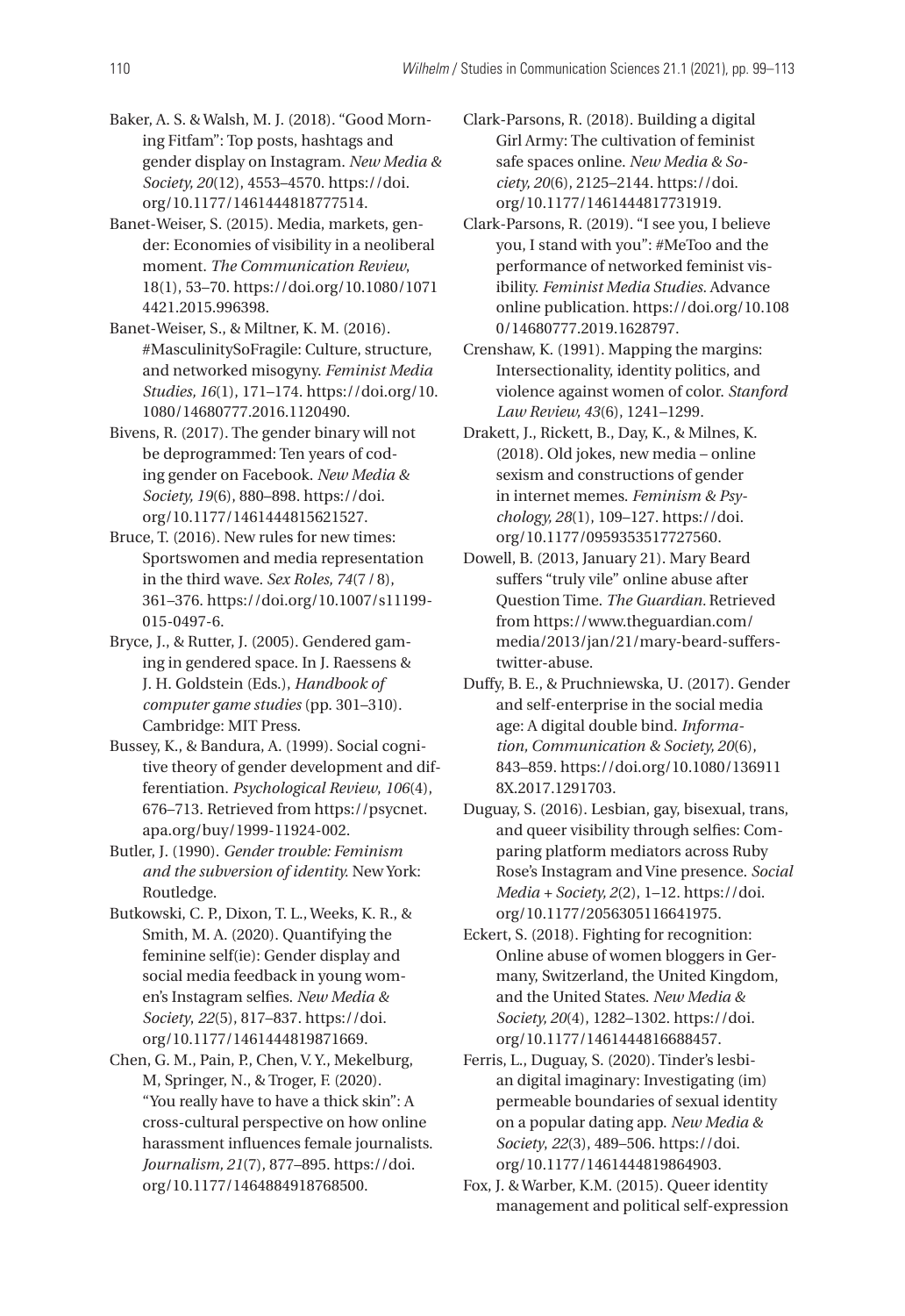on social networking sites: A co-cultural approach to the spiral of silence. *Journal of Communication, 65*(1), 79–100. https:// doi.org/10.1111/jcom.12137.

- Fraser, N. (1990). Rethinking the public sphere: A contribution to the critique of actually existing democracy. *Social Text*, *25*–*26*, 56–80. Retrieved from https://www.jstor. org/stable/466240.
- Gabriel, D. (2016). Blogging while Black, British and female: a critical study on discursive activism. *Information, Communication, &Society, 19*(11), 1622–1635. https:// doi.org/10.1080/1369118X.2016.1146784.
- Gleeson, J. (2016). "(Not) working 9–5": The consequences of contemporary Australian-based online feminist campaigns as digital labour. *Media International Australia*, *161*(1), 77–85. https://doi. org/10.1177/1329878X16664999.
- Goffman, E. (1979). *Gender Advertisements*. New York: Harper & Row.
- Gil de Zúñiga, H., Veenstra, A., Vraga, E., & Shah, D. (2010). Digital democracy: Reimagining pathways to political participation. *Journal of Information Technology & Politics, 7*(1), 36–51. https://doi. org/10.1080/19331680903316742.
- Habermas, J. (1962). *Strukturwandel der Öffent lichkeit [The structural transformation of the public sphere].* Frankfurt: Suhrkamp.
- Heilman, M. E. (2012). Gender stereotypes and workplace bias. *Research in Organizational Behavior*, 32, 113–135. https://doi. org/10.1037/a0036734.
- Henry, S. (2009). *Social deviance*. Cambridge: Polity Press.
- Henry, N. & Powell, A. (2015). Embodied harms: Gender, shame and technology-facilitated sexual violence in cyberspace. *Violence Against Women, 21*(6), 758–779. https:// doi.org/10.1177/1077801215576581.
- Herring, S. C., & Stoerger, S. (2014). Gender and (a)nonymity in computer-mediated communication. In S. Ehrlich, M. Meyerhoff, J.xHolmes (Eds*.), The handbook of language, gender, and sexuality* (2nd ed., pp. 567–586). Chichester, West Sussex: Wiley Blackwell.
- Hughes, M. M. (2011). Intersectionality, quotas, and minority women's political representation worldwide. *American Political*

*Science Review*, *105*(3), 604–620. https:// doi.org/10.1017/S000305541100029.

- Hyde, J. S., Bigler, R. S., Joel, D., Tate, C. C., & van Anders, S. M. (2019). The future of sex and gender in psychology: Five challenges to the gender binary. *American Psychologist, 74*(2), 171–193. https://doi. org/10.1037/amp0000307.
- Jackson, S. (2018). Young feminists, feminism and digital media. *Feminism & Psychology, 28*(1), 32–49. https://doi. org/10.1177/0959353517716952.
- Jackson, S. J., Bailey, M., & Foucault Welles, B. (2018). #GirlsLikeUs: Trans advocacy and community building online. *New Media & Society, 20*(5), 1868–1888. https://doi. org/10.1177/1461444817709276.
- Kember, S., & Zylinska, J. (2012). *Life after new media – mediation as a vital process*. Cambridge, MA: MIT Press.
- Latour, B. (2005). *Reassembling the social: An introduction to actor-network-theory*. Oxford: Oxford University Press.
- Leskinen, E. A., Rabelo, V. C., & Cortina, L. M. (2015). Gender stereotyping and harassment: A "catch-22" for women in the workplace. *Psychology, Public Policy, and Law, 21*(2), 192–204. https://doi.org/10.1037/ law0000040.
- Linabary, J. R., Corple, D. J. & Cooky, C. (2019). Feminist activism in digital space: Postfeminist contradictions in #WhyIStayed. *New Media & Society*. Advance online publication. https://doi. org/10.1177/1461444819884635.
- Lokot, T. (2018). #IAmNotAfraidToSayIt: Stories of sexual violence as everyday political speech on Facebook. *Information, Communication, & Society, 21*(6), 802–817. https://doi.org/10.1080/136911 8X.2018.1430161.
- Manikonda, L., Beigi, G., Liu, H., & Kambhampati, S. (2018). Twitter for sparking a movement, reddit for sharing the moment: #metoo through the lens of social media. *arXiv preprint arXiv:1803.08022*.
- Mantilla, K. (2015). *Gendertrolling: How misogyny went viral.* Santa Barbara: Praeger Press.
- Massanari, A. (2017). #Gamergate and the Fappening: How Reddit's algorithm governance, and culture support toxic technocultures. *New Media &*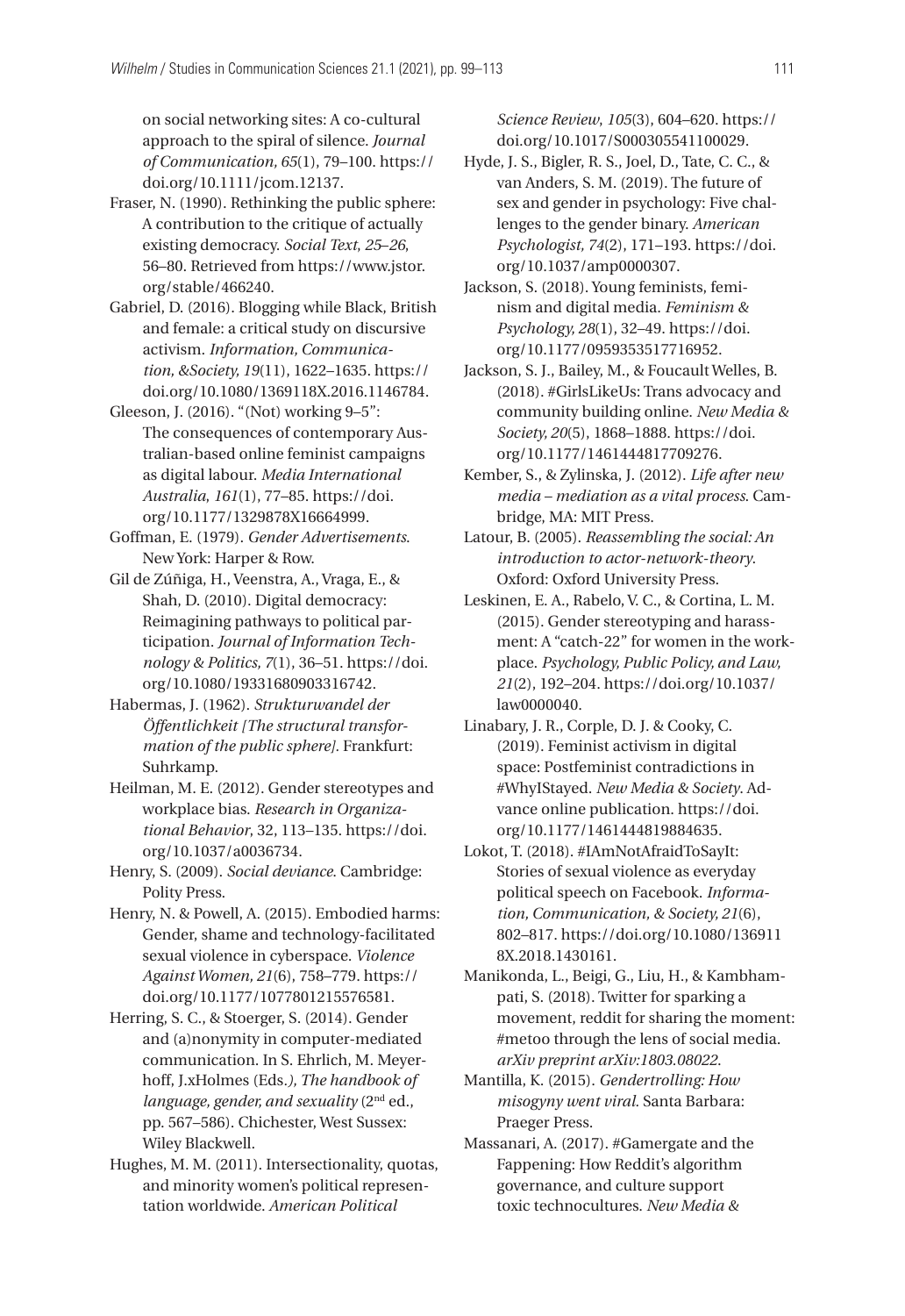*Society, 19*(3), 329–346. https://doi. org/10.1177/1461444815608807.

- Mendes, K., & Carter, C. (2008). Feminist and gender media studies: A critical overview. *Sociology Compass*, *2*(6), 1701–1718. https://doi.org/10.1111/ j.1751-9020.2008.00158.x.
- Mendes, K., Keller, J. & Ringrose, J. (2019). Digitized narratives of sexual violence: Making sexual violence felt and known through digital disclosures. *New Media & Society, 21*(6), 1290–1310. https://doi. org/10.1177/1461444818820069.
- Mendes, K., Ringrose, J., & Keller, J. (2018). #MeToo and the promise and pitfalls of challenging rape culture through digital feminist activism. *European Journal of Women's Studies, 25*(2), 236–246. https:// doi.org/10.1177/1350506818765318.
- Miller, J. F. (2019). YouTube as a site of counternarratives to transnormativity. *Journal of Homosexuality*, *66*(6), 815–837. https:// doi.org/10.1080/00918369.2018.1484629.
- Myles, D. (2019). "Anne Goes rogue for abortion rights!": Hashtag feminism and the polyphonic nature of activist discourse. *New Media & Society, 21*(2), 507–527. https:// doi.org/10.1177/1461444818800242.
- Noelle-Neumann, E. (1974). The spiral of silence: A theory of public opinion. *Journal of Communication, 24*(2), 43–51. https:// doi.org/10.1111/j.1460-2466.1974. tb00367.x.
- Prentice, D. A., & Carranza, E. (2002). What women and men should be, shouldn't be, are allowed to be, and don't have to be: The content of prescriptive gender stereotypes. *Psychology of Women Quarterly, 26*, 269–281. https://doi.org/10.1111/1471- 6402.t01-1-00066.
- Prieler, M. & Kohlbacher, F. (2017) Face-ism from an international perspective: Gendered self-presentation in online dating sites across seven countries. *Sex Roles, 77*(9/10), 606–614. https://doi. org/10.1007/s11199-017-0745-z.
- Pruchniewska, U. (2019). "A group that's just women for women": Feminist affordances of private Facebook groups for professionals. *New Media & Society, 21*(6), 1362–1379. https://doi. org/10.1177/1461444818822490.

Rodino-Colocino, M. (2018). Me too, #MeToo: Countering cruelty with empathy. *Communication and Critical/Cultural Studies*, *15*(1), 96–100. https://doi.org/10.1080/ 14791420.2018.1435083.

- Rubin, J. D. (2016) #Gendertrolling: A (new) virtual iteration of everyday misogyny. *Sex Roles, 74*(5/6), 266–267. https://doi. org/10.1007/s11199-016-0577-2.
- Rudman, L. A., & Glick, P. (2012). *The social psychology of gender: How power and intimacy shape gender relations.* New York: Guilford Press.
- Salter, M. (2016). Privates in the online public: Sex(ting) and reputation on social media. *New Media & Society, 18*(11), 2723–2739. https://doi. org/10.1177/1461444815604133.
- Shirky, C. (2008). *Here comes everybody: The power of organizing without organizations*. New York: Penguin Press.
- Sobieraj, S. (2018). Bitch, slut, skank, cunt: Patterned resistance to women's visibility in digital publics. *Information, Communication & Society, 21*(11), 1700–1714. https:// doi.org/10.1080/1369118X.2017.1348535.
- Suler, J. (2004). The online disinhibition effect. *Cyberpsychology & Behavior*, *7*(3), 321–326. https://doi. org/10.1089/1094931041291295.
- Stahel, L., & Schoen, C. (2019). Female journalists under attack? Explaining gender differences in reactions to audiences' attacks. *New Media & Society*. Advance online publication. https://doi. org/10.1177/1461444819885333.
- Stubbs-Richardson, M., Rader, N. E., & Cosby, A. G. (2018). Tweeting rape culture: Examining portrayals of victim blaming in discussions of sexual assault cases on Twitter. *Feminism & Psychology, 28*(1), 90–108. https://doi. org/10.1177/0959353517715874.
- Tambe, A. (2018). Reckoning with the silences of #MeToo. *Feminist Studies*, *44*(1), 197– 203. Retrieved from https://www.jstor.org/ stable/10.15767/feministstudies.44.1.0197.
- Tenenboim-Weinblatt, K. (2013). The management of visibility: Media coverage of kidnapping and captivity cases around the world. *Media, Culture &*